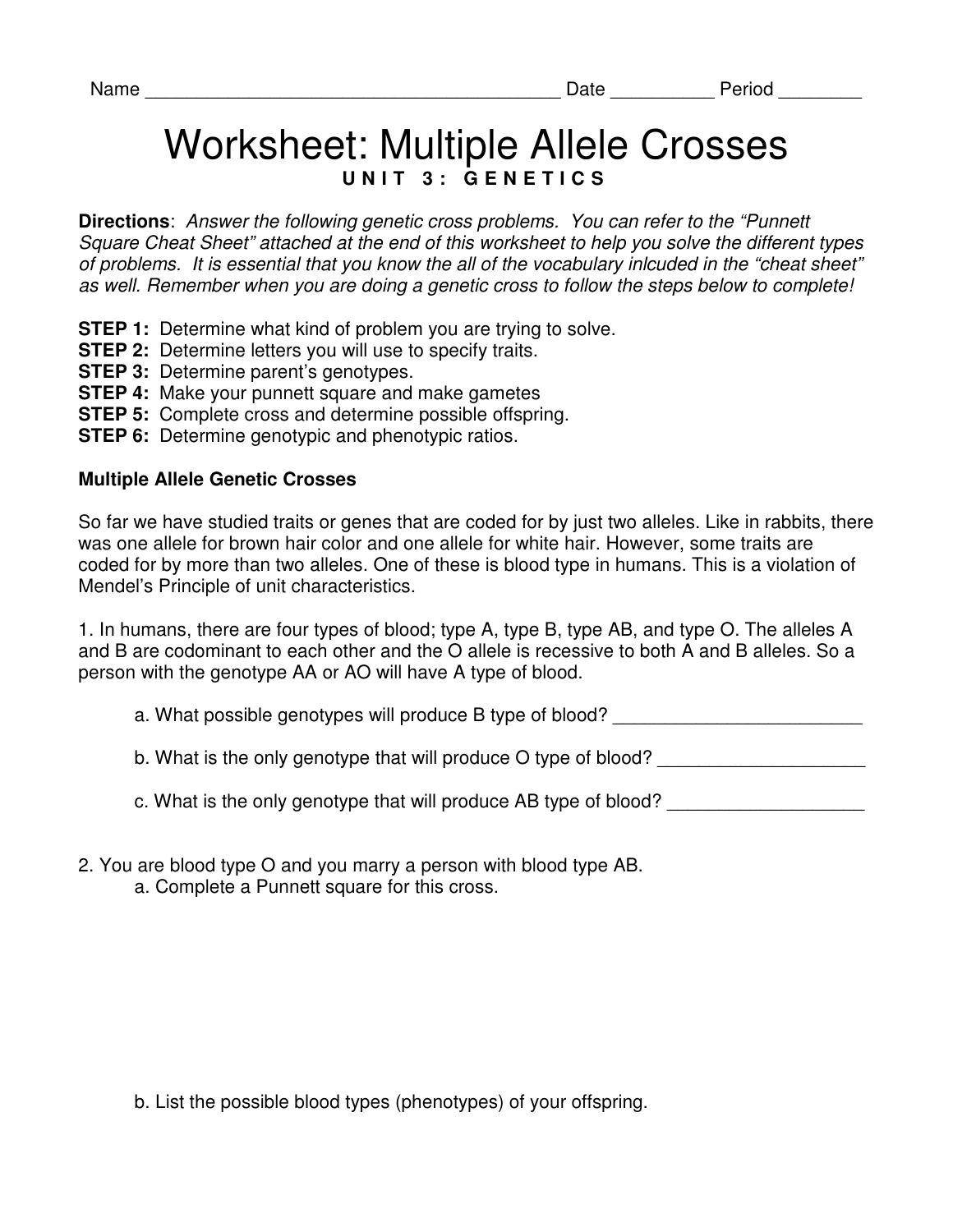3. In the 1950's, a young woman sued film star/director Charlie Chaplin for parental support of her illegitimate child. Charlie Chaplin's blood type was already on record as type AB. The mother of the child had type A and her son had type O blood.

a. Complete a Punnett square for the possible cross of Charlie and the mother.

b. The judge ruled in favor of the mother and ordered Charlie Chaplin to pay child support costs of the child. Was the judge correct in his decision based on blood typing evidence? Explain why or why not. \*refer to any Punnett squares to support your answer.

4. Suppose a newborn baby was accidentally mixed up in the hospital. In an effort to determine the parents of the baby, the blood types of the baby and two sets of parents were determined. Baby 1 had type O Mrs. Brown had type B Mr. Brown had type AB. Mrs. Smith had type B Mr. Smith had type B

a. Draw Punnett squares for each couple (you may need to do more than 1 square/ couple)

b. To which parents does baby #1 belong? Why? Hint you may want to refer to your Punnett squares.